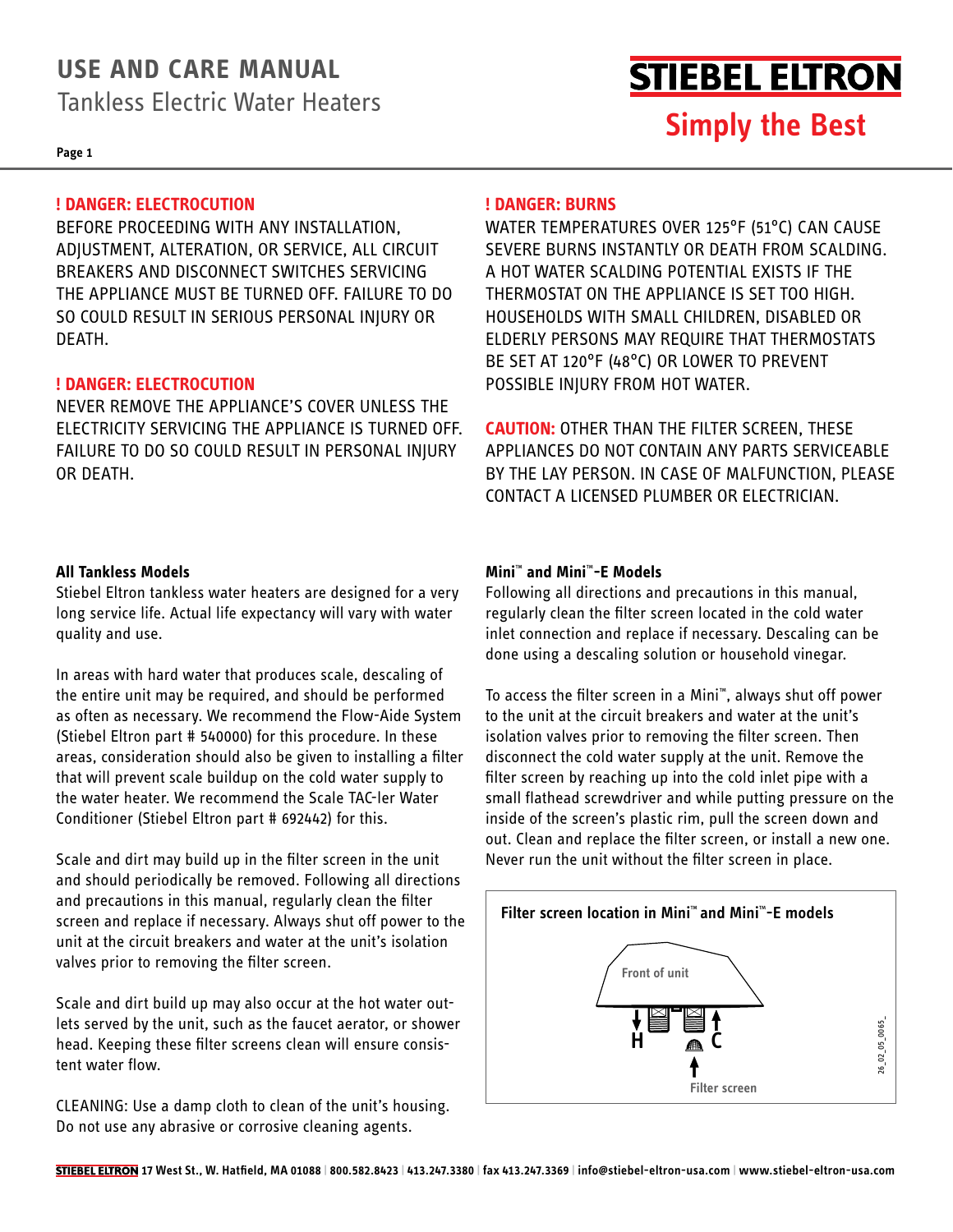### **USE AND CARE MANUAL** Tankless Electric Water Heaters

**Page 2**

## **STIEBEL ELTRON Simply the Best**

#### **DHC Models**

The filter screen in DHC models is in one of two locations. In models from 2015 and newer the screen is located in the cold water inlet connection, the same as in a Mini™, DHC-E, or Tempra®. In older DHC models, the filter screen is located in the top of the cold water supply tube.

shat on power to the annear the chealt steakers and water at<br>the unit's isolation valves prior to removing the filter screen. To access the filter screen in a newer DHC model, always shut off power to the unit at the circuit breakers and water at Then remove the cold water connection and pull the filter screen down and out of the unit. Clean and replace the filter screen, or install a new one, into its original position. Never run the unit without the filter screen in place.

To access the filter screen in an older DHC model, always shut off power to the unit at the circuit breakers and water at the unit's isolation valves prior to removing the filter screen. Then loosen nut at base of cold water supply tube. (Refer to the illustration below.) Rotate cold water supply tube counterclockwise 90 degrees and pull towards bottom of unit. Clean screen and put the screen, the cold water supply tube and the ground wire back into their original position. Be sure the ground wire is reinstalled, the ground screw is securely fastened, and the nut on the cold water supply tube is tight before the unit is returned to service. Clean and replace the filter screen, or install a new one, into its original position.  Never run the unit without the filter screen in place.